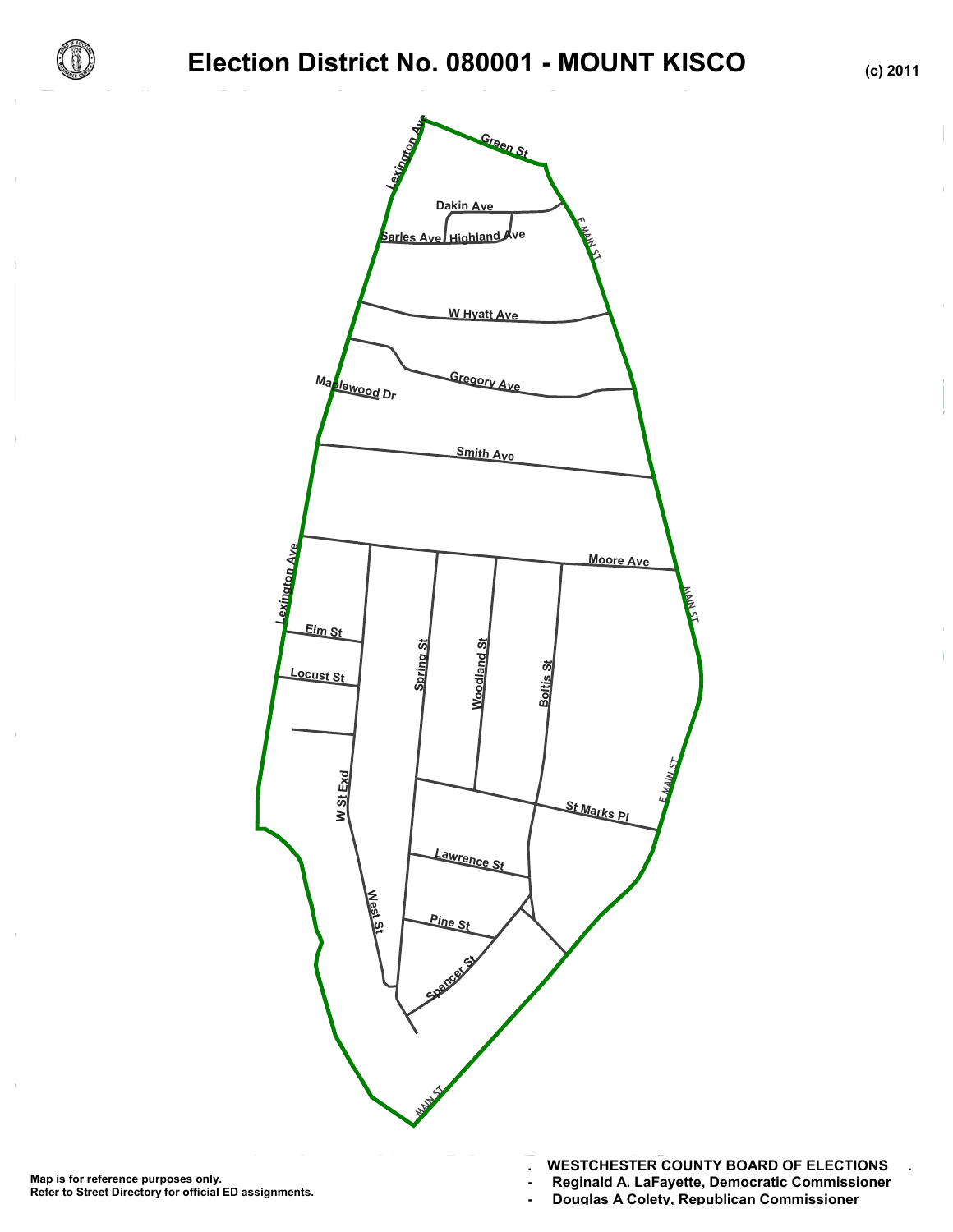

# **Election District No. 080002 - MOUNT KISCO (c) 2011**



- **Reginald A. LaFayette, Democratic Commissioner -**
- **Douglas A Colety, Republican Commissioner -**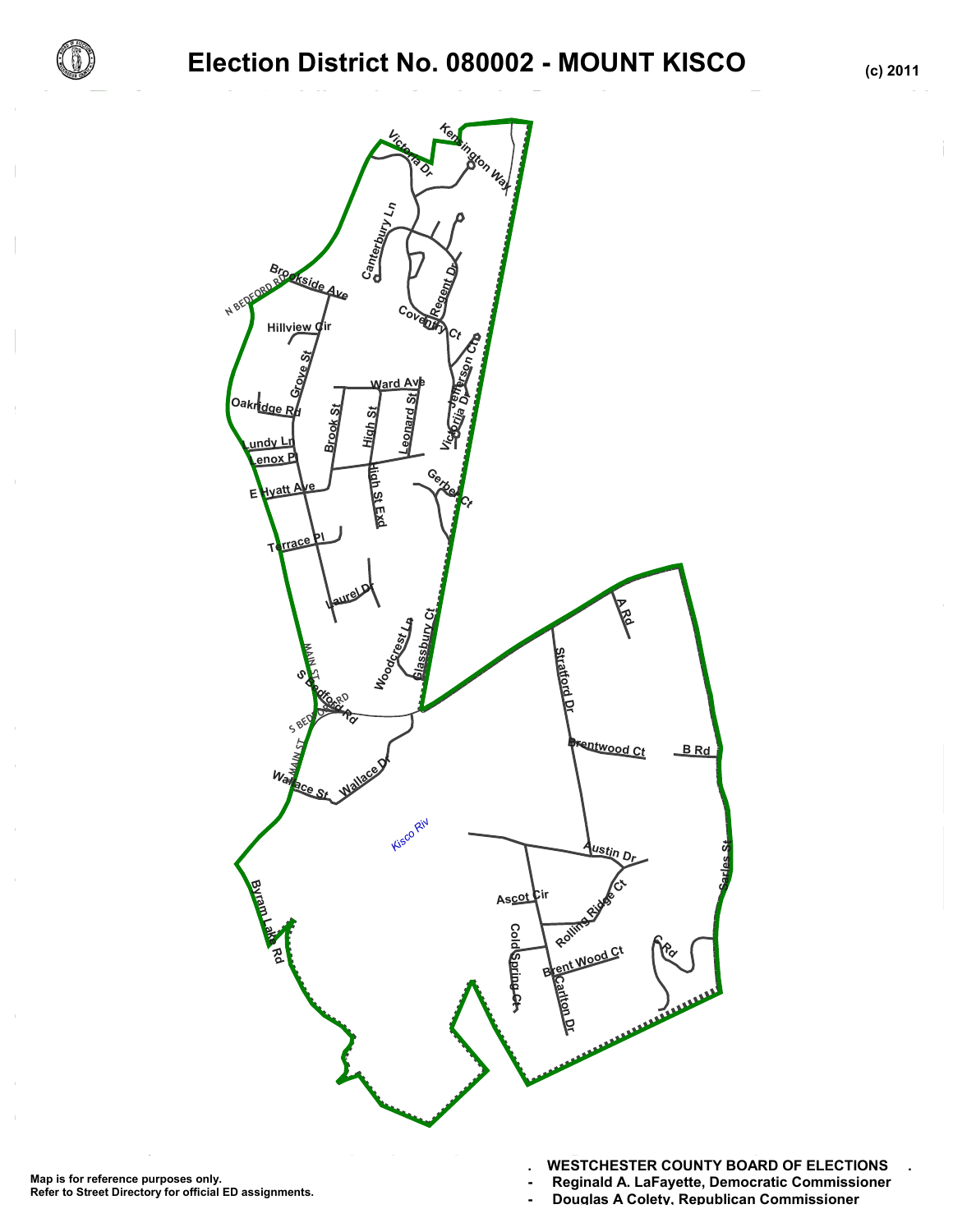

 $\sim$ 

### Election District No. 080003 - MOUNT KISCO *(c) June 2011*



- **. WESTCHESTER COUNTY BOARD OF ELECTIONS .**
- 
-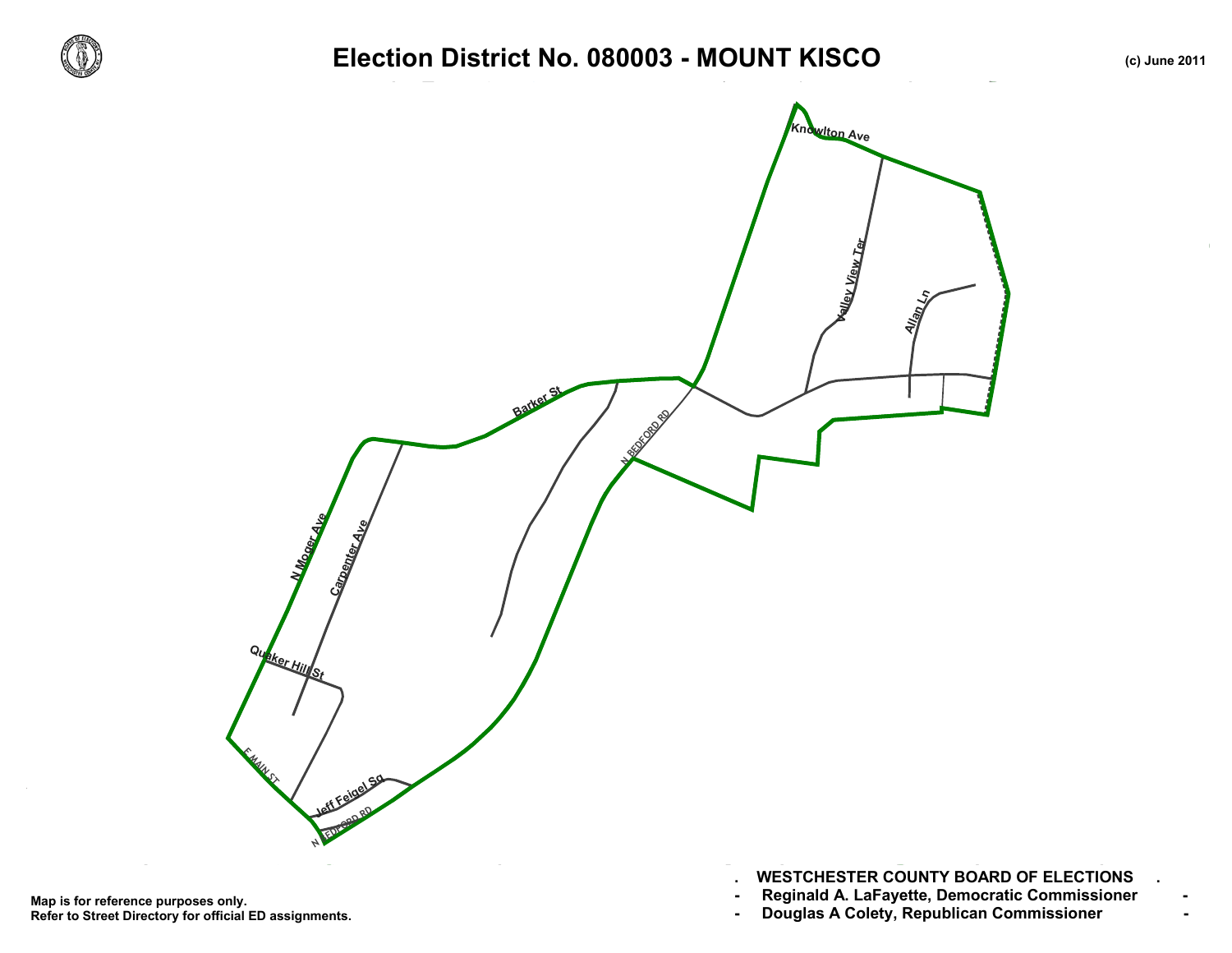

## Election District No. 080004 - MOUNT KISCO *(c) June 2011*



- **. WESTCHESTER COUNTY BOARD OF ELECTIONS .**
- 
-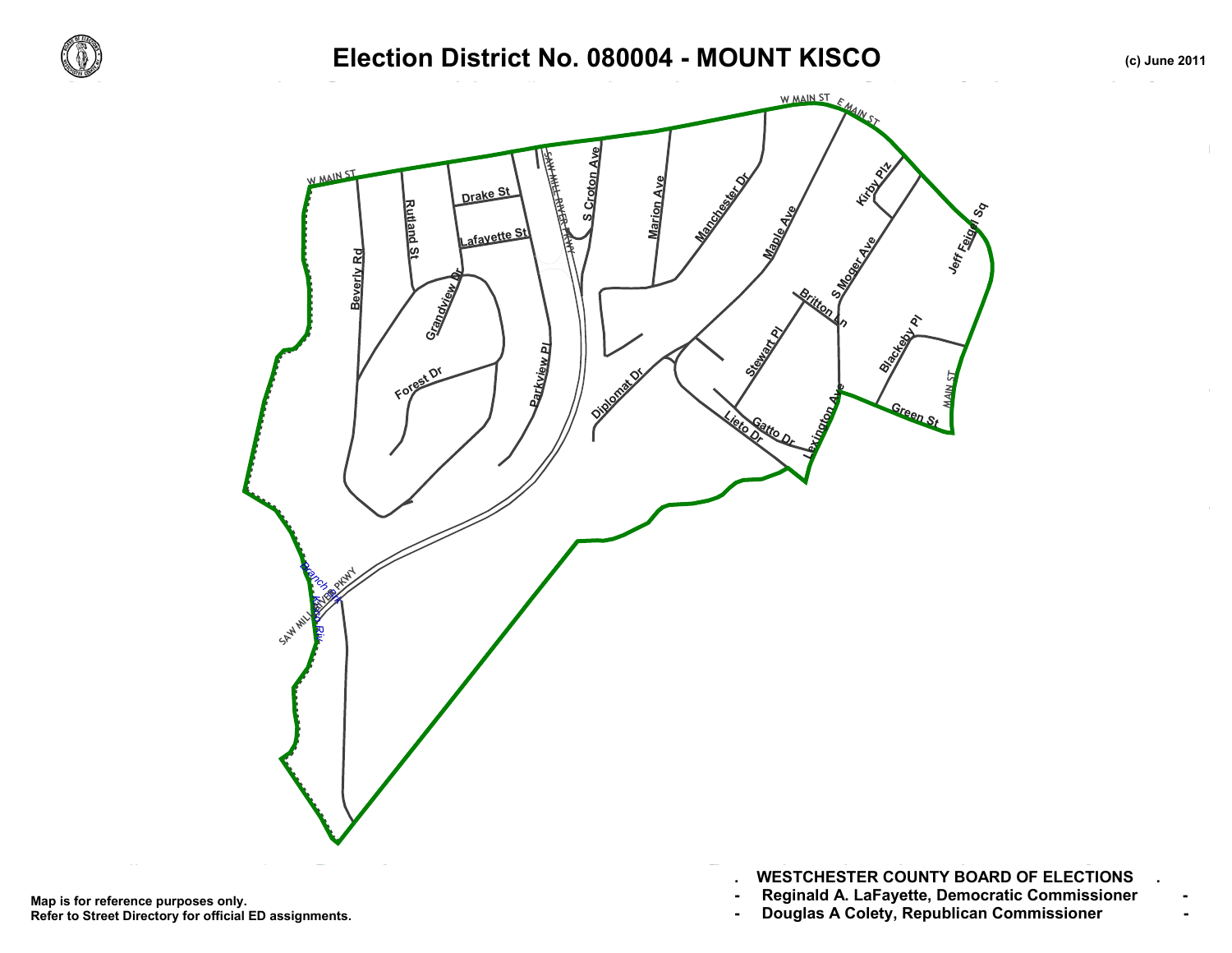

### Election District No. 080005 - MOUNT KISCO *(c) June 2011*



- Map is for reference purposes only. Reginald A. LaFayette, Democratic Commissioner<br>Refer to Street Directory for official ED assignments. Douglas A Colety, Republican Com **Refer to Street Directory for official ED assignments.**
- **. WESTCHESTER COUNTY BOARD OF ELECTIONS .**
- -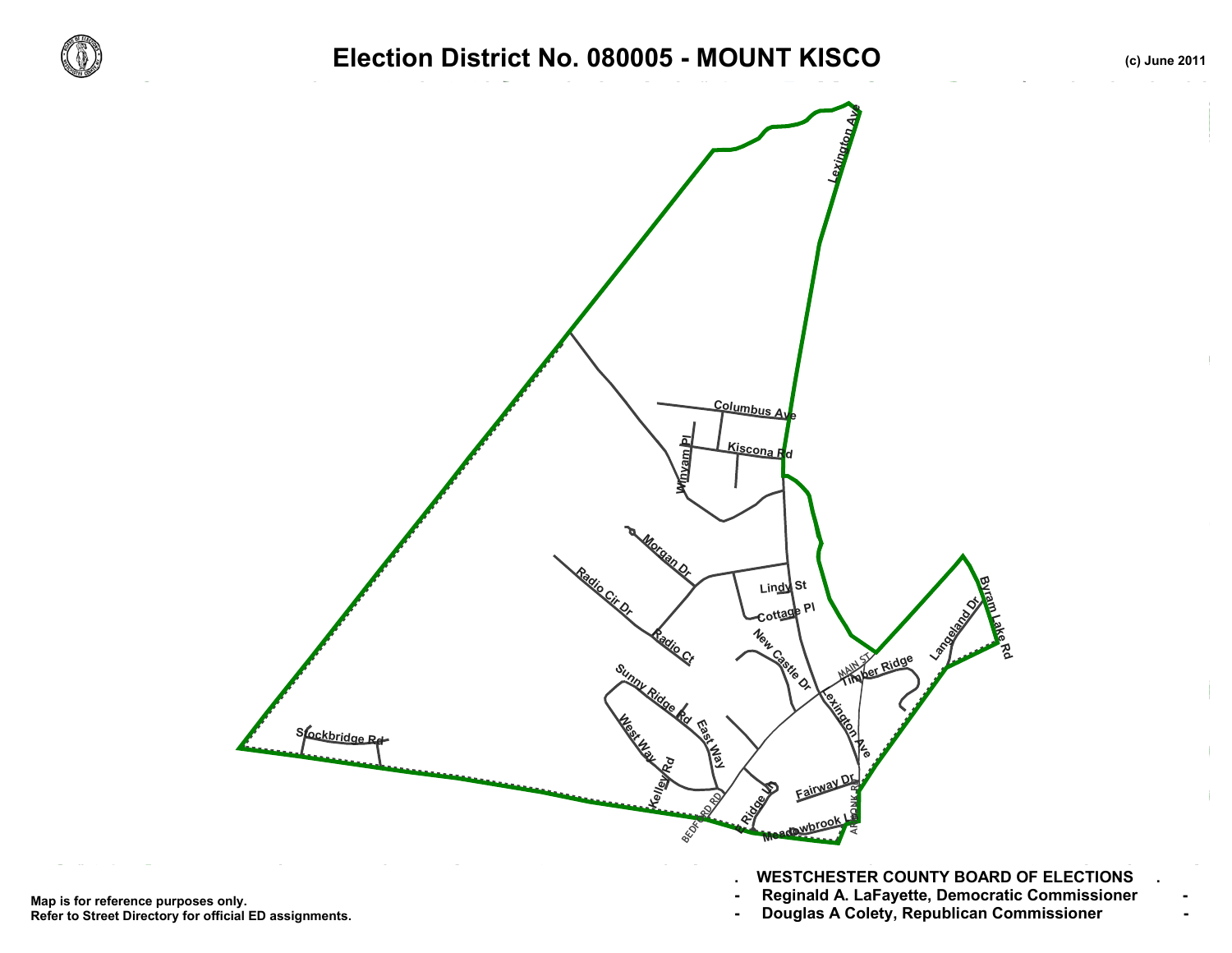

## Election District No. 080006 - MOUNT KISCO *(c) June 2011*



- **. WESTCHESTER COUNTY BOARD OF ELECTIONS .**
- 
-